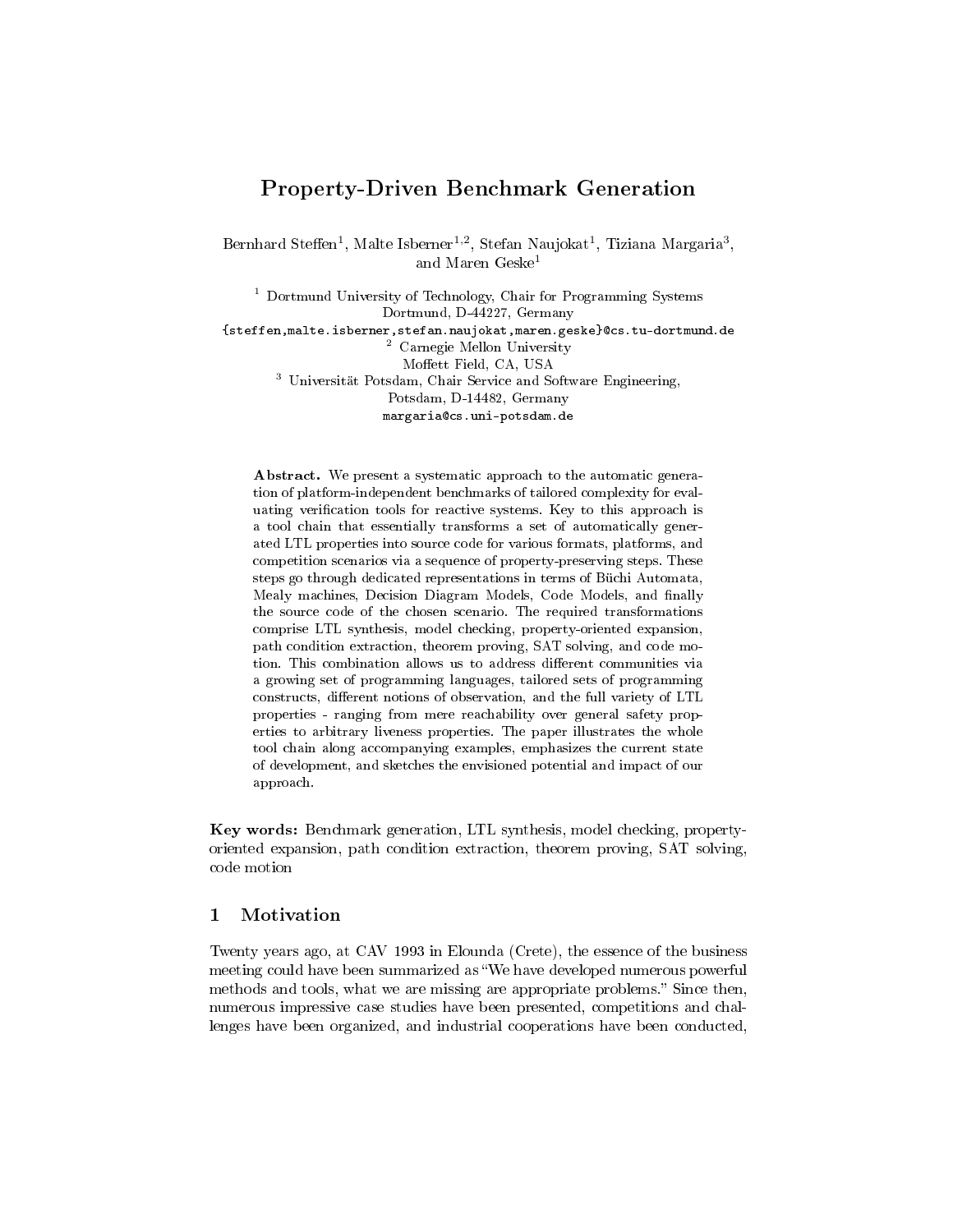but all these initiatives remained very partial: they focused on very specific scenarios, thus limiting their potential for the generalization of the results and fair comparison of technologies, let alone for establishing a clear application pro file for the wealth of academic and industrial tools. What is needed instead for an unbiased evaluation of the tools' application profiles is an infinite source of benchmark problems of tailored complexity, with known properties, accessible to everybody.<sup>4</sup> Only this way can guarantee reproducibility and reveal solutions that are too problem-specific - both very important properties when trying to establish tool profiles as a means for profile-based recommendation for a tool or a technology. In short, what is missing are classified benchmark suites that are expressive enough to reveal the individual tools' strength and weaknesses both at the conceptual and the pragmatic level.

In this paper, we present a systematic approach to the automatic generation of platform-independent benchmarks of tailored complexity for evaluating verification tools for reactive systems. In order to optimally clarify 1) the intuition behind our approach, 2) the three major challenges, and 3) its technical ingredients we explain each dimension in a separate subsection. The overall benchmark generation process has its own full section (cf. Sec. 2), followed by individual sections on its steps (cf. Secs. 3-9.

#### 1.1 The Intuition

The intuition behind our approach is quite similar to that of the now popular outdoor game geocaching<sup>5</sup>: in geocaching, recognizing the points of interest once one is there is trivial. In our case we simply leave a mark that is easily recognizable by any tool. The point of the game is to reach the correct location despite dedicated hurdles. Our corresponding "riddles" are of course program analysis questions to be solved in the overall game. With this mindset, the intuition behind our automatic benchmark generation process is easy to explain:

- $-$  We randomly place "treasures" and connect them with an envisioned feasible path, i.e., a path that the player will have to follow. In our case, this results in a Mealy machine that we obtain as a result of a synthesis process from a more declarative specification in terms of LTL properties.
- We randomly insert "riddles" along the path. In our case, these are randomly generated program structures that need to be correctly analyzed to win the game. The point is that the insertion of these obstacles is property preserving. This is realized by applying a sequence of elementary, provably property-preserving insertion/transformation steps.

Like in geocaching, even though recognizing the treasures is simple, it is possible to construct problems of almost arbitrary complexity simply by changing the

<sup>4</sup> Of course, dedicated real(-istic) problems are also extremely important, but because of their "singularity" and a priori unknown properties, they are not suitable for a careful, wide-range profile analysis.

<sup>5</sup> in particular "mystery" and "multi" caches. See http://www.geocaching.com/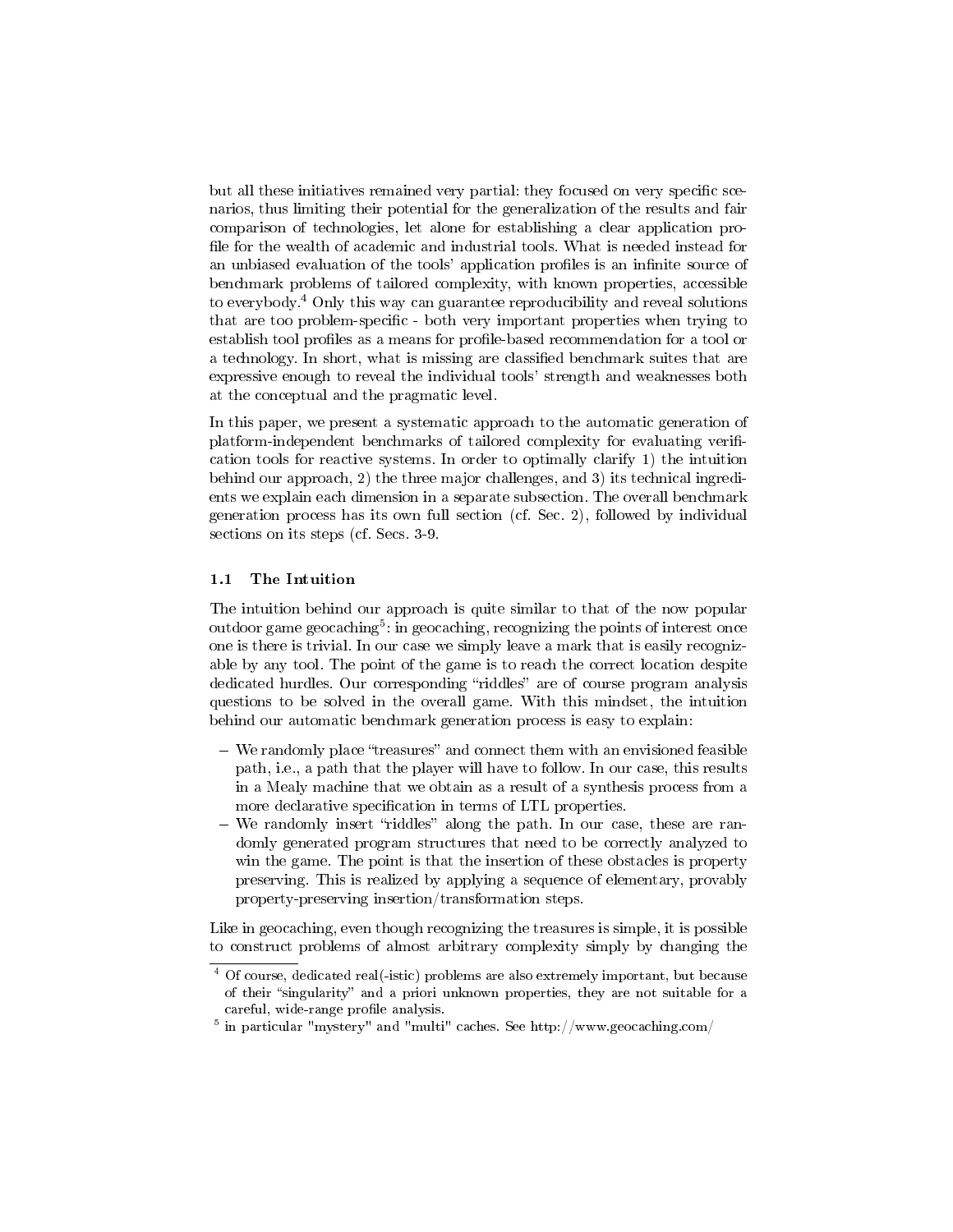riddles. This could mean moving from simple reachability problems to safety, liveness or even arbitrary LTL properties in program structures of increasing complexity that may comprise complex conditions, data structures, loops, or as new vision even polymorphism and virtual methods. The configurable scale and randomization of the generation process guarantees that each of the problems is entirely distinct from any other.

What is truly different from geocaching is the fact that once given the complexity profile, these problems are fully automatically generated without any human interaction. Consequently, the solution can be kept secret even from the organizers of a challenge/competition, enabling them to participate themselves without any advantage  $-$  provided that the profile and the code/specification of the benchmark generator is made public.

#### 1.2 The Three Major Challenges

Three quite general questions need to be answered when aiming at quality benchmark problem generation:

- $-$  Where and how to throw the dice: In order to get balanced benchmarks of challenging size, one needs a fine granular concept of randomization. Our multi-step generation process (cf. Sec. 2) is explicitly designed for aspectspecific randomization, as will be illustrated in the main sections of the paper.
- $-$  How to impose/guarantee the properties: Obviously, this must be done by construction, as extracting the properties from the final benchmark is meant to be a challenging (open) problem. Central throughout the whole process is therefore the fact that maintaining language inclusion wrt. the  $\omega$ -language of the Büchi automaton synthesized from the LTL formulas is sufficient to guarantee property preservation. This simple principle is strictly followed during the whole generation process depicted in Fig. 1, and it can be applied straightforwardly to further enhance the program structure with almost arbitrarily complex program elements.
- How to avoid generator footprints (hints): An important goal of benchmark generation must be that the generated problems are not biased (beyond their abstract profile), and that it does not make sense to exploit any knowledge about the generation process. Optimally, even the developers of the benchmark generator should have no (signicant) advantage.

#### 1.3 Summary of the Involved Technologies

Technical key to this approach is a tool chain that essentially transforms a set of automatically generated (or hand-selected) LTL properties via a series of property-preserving steps into source code for various formats, platforms, and competition scenarios. These steps pass various phases characterized by representations in terms of Büchi automata, Mealy machines, code models, and finally the source code of the chosen scenario. The required transformations are based on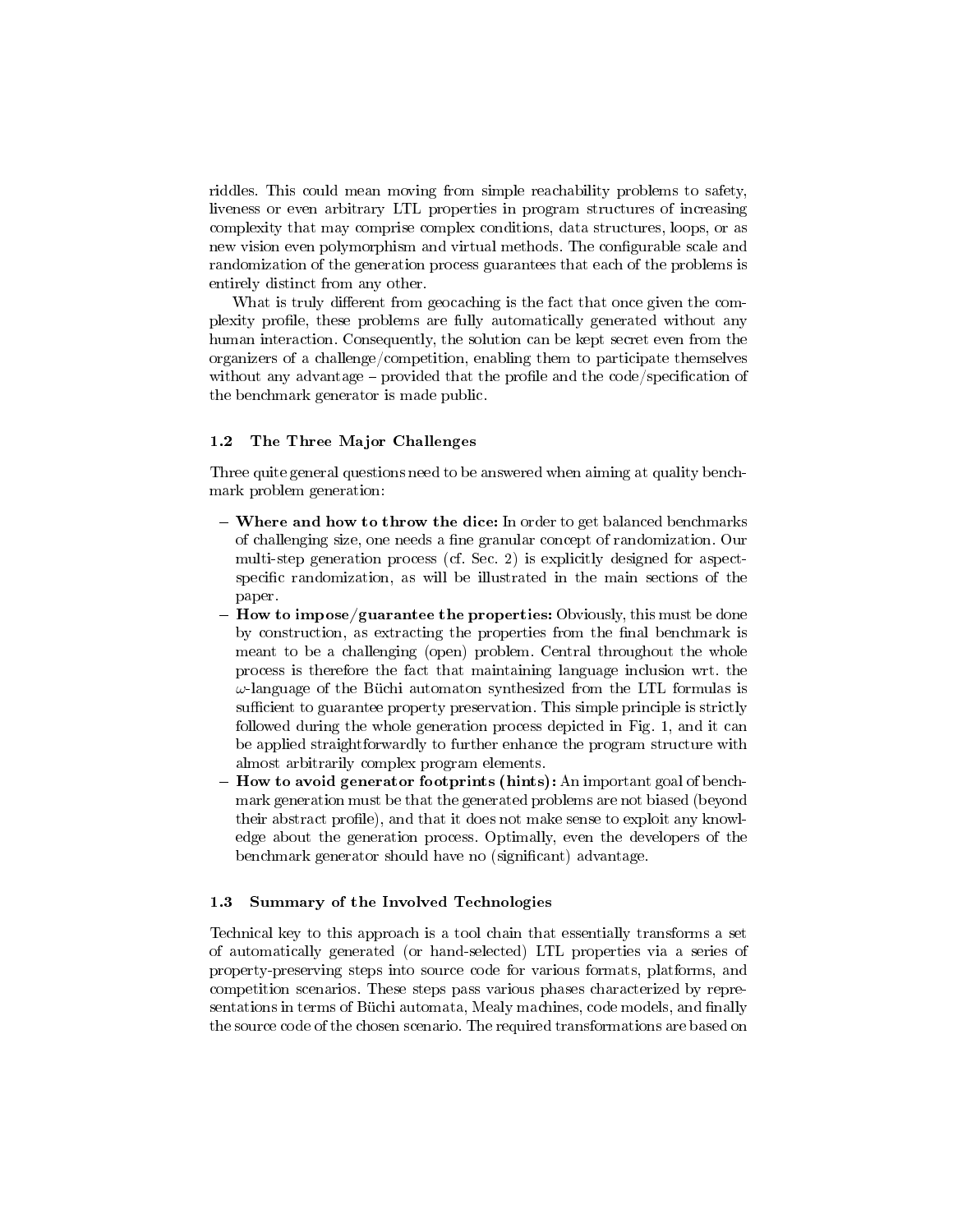LTL synthesis [1, 2], model checking [3], property-oriented expansion [4], path condition extraction [5], theorem prover/SAT solver-based linking of pre and post conditions  $[6, 7]$ , and (semantic) code motion  $[8-12]$ .

In order to make the benchmarks accessible by most tools and interesting for different communities, we aim at supporting

- a growing set of programming languages (e.g. Java, Scala,  $C/C++$ ,  $C#$ , Promela,...),
- a tailored use of programming constructs (loops, linear and non-linear arithmetics, methods calls, virtual methods...) and diverse data structures (integers, arrays, lists, floating-point numbers,  $\dots$ ,
- different notions of observation: reaching program labels, exceptions being thrown, output written to the console, method invocations, ...
- the full variety of LTL properties, ranging from mere reachability over general safety properties to liveness properties and arbitrary mixtures thereof.

Section 2 sketches the process (cf. Fig. 1) connecting all these technologies to fully automatically generate randomized benchmark problems of guaranteed property profile (cf. Therorem 1).



Fig. 1. Overview of property-preserving steps

The paper illustrates the whole tool chain along accompanying examples, emphasizes the current state of development, discusses our experience with our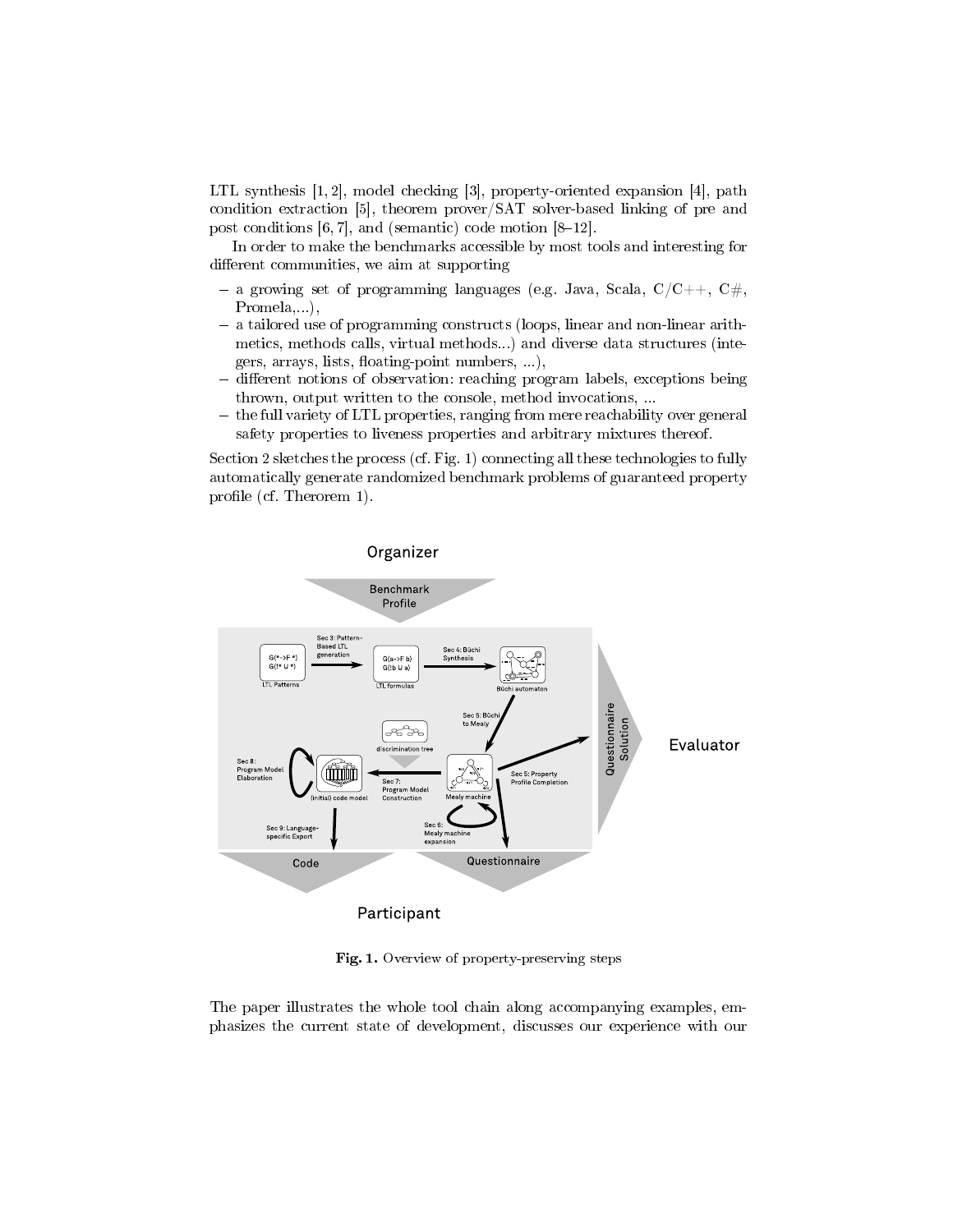first version gained during the RERS Challenge 2012 [13], and sketches the envisioned potential and impact of our approach. We will use the corresponding tool to generate the problems for the RERS Challenge 2013, which will take place as a satellite event of ASE 2013 in Mountain View (USA) in November.

We will now sketch the conceptual steps of the tool chain (cf. Fig. 1) each in its own dedicated section. Subsequently, Sec. 10 discusses our conclusions and perspectives.

## 2 The Generation Process from a Bird's Eye View

Our solution is centered around a property-driven benchmark generation process (cf. Fig. 1). It starts with a randomized property selection that can be transformed to Büchi automata using standard techniques, and then it successively enriches/changes the representations via various property-preserving model and code transformations to provide problems of almost arbitrary complexity and size. Its characteristic conceptual steps, which will be discussed in more detail in the remainder of the paper, can be sketched as follows from a bird's eye view:

Pattern-Based LTL Generation: In this step we randomly choose and then instantiate LTL property specification patterns  $[14]$  that we partition into a small  $defining set$  used in the subsequent synthesis step, and a larger set of additional properties whose validity is later checked on the synthesized model via model checking. Typically, we generate around 100 properties, about ten of which can be defining, in order to still allow for automated synthesis.

LTL Synthesis: Here we can apply any of the standard algorithms that translate an LTL formula into a Büchi automaton representing all its models (satisfying paths). Our current implementation uses LTL2Buchi [2], but, e.g., LTL2BA [1] could have been chosen as well.

From Büchi to Mealy: Completing the Property Profile: The point of this step is the generation of a concrete reactive system model (e.g. a Mealy machine) from the Büchi automaton that represents all words/paths satisfying the defining properties. The construction of this Mealy machine is randomized and can be customized in various dimensions, e.g., the size of the model, the size of the input and output alphabets, the density of the transition graph etc.. The subsequent completion step for the property profile can straightforwardly be realized by model checking the additional (non-defining) properties on the generated Mealy machine. After this step the property profile for this benchmark is fixed.

Mealy Machine Expansion: These Mealy Machines are then enlarged via randomized property-oriented expansion (POE) [15] and by introducing unreachable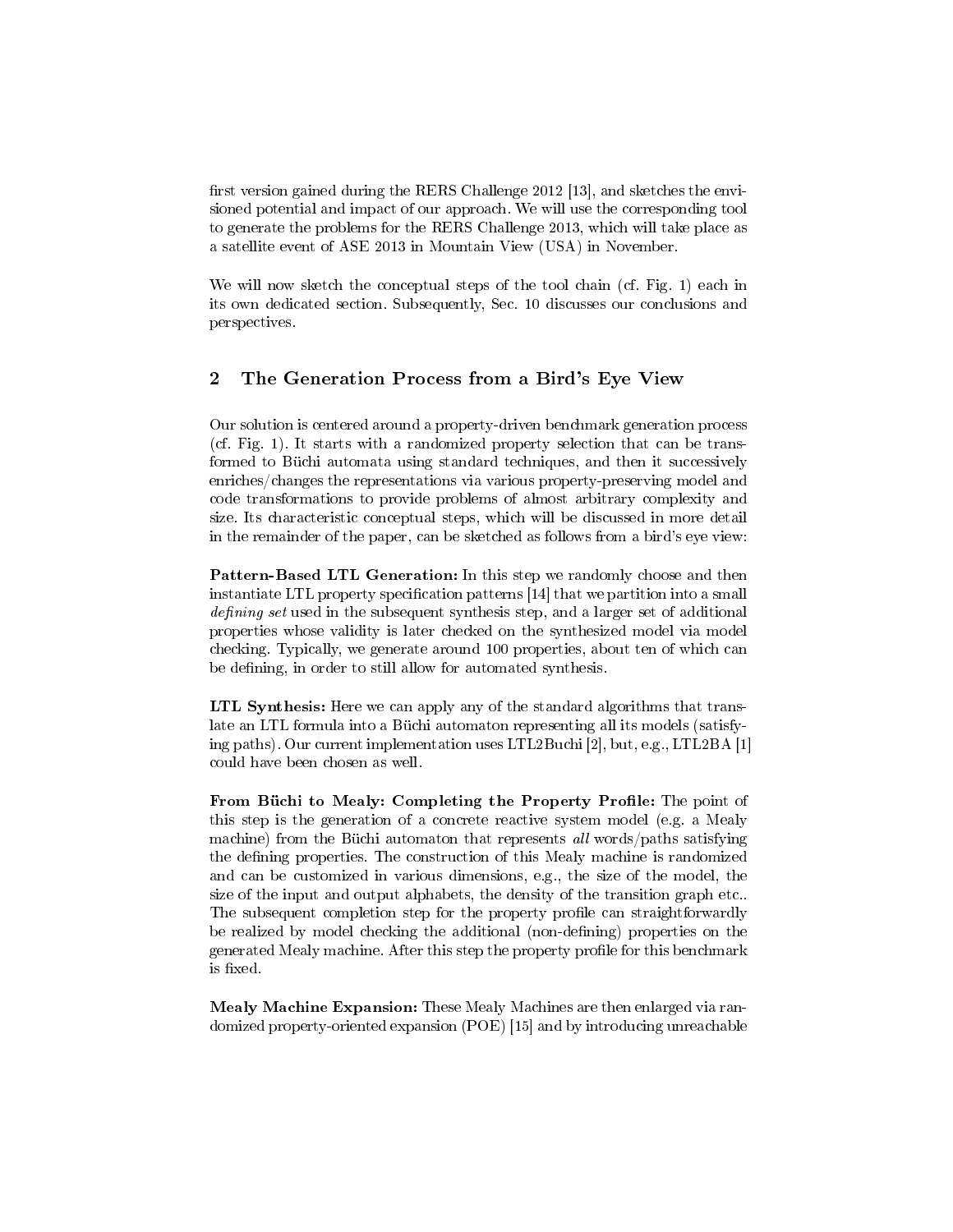states. Both transformations are incremental and can be stopped at any moment, e.g. when a certain threshold of states is reached.

Mealy-to-Program Model Transformation: The transformation is based on viewing Mealy machines operationally as simple loops of guarded commands, whose guards precisely check for the correct state identification. The idea behind the transformation is to replace this simple guard structure with a complex, semantically equivalent decision structure in terms of a *discrimination tree* [6], which essentially resembles a complex nested "if-then-else". The discrimination tree itself is randomly generated both in its branching stucture and its node labeling with predicates, which may well use multiple variables, arithmetics, relations, and data structures. The states of the Mealy machine are modelled by equivalence classes of a randomly constructed partition of the discrimintation tree's leaves. Key to the required property preserving transformation is to establish the correct wiring by means of adequate assignments that guarantee that the postcondition of a transition implies the precondition of the target state, and to extract corresponding complex guarded commands. Path condition generation and SAT solving/theorem proving provide a powerful basis for deriving non-trivial conditional structures (cf. Sec. 7).

Elaboration of the Program Model Structure: We employ data-flow analysis and transformation techniques to randomly elaborate the program model structure along both the logical and the control structure:

- $\overline{O}$  *Overcoming the Simple Loop Structure:* Up to here, the programs are still reminiscent of Event Condition Action Systems [16, 17] or PLC programs [18], a structure the 2012 RERS Challenge focused on [13]. Using randomized property-oriented expansion [4], this structure can be generalized to obtain quite general "while"-program-like structures[19].
- $\overline{D}$  De-Localization of the Logical Reasoning: Our approach for establishing postconditions that match the required preconditions characterizing the subsequent state is local, i.e., a Mealy machine can be reconstructed essentially by a pairwise check of the various preconditions and postconditions. We therefore employ code motion techniques  $[8, 10, 11, 20, 12, 9, 21]$  for de-localizing the information and therefore require a global analysis for reconstructing the transition relation.

Language Extraction: Currently we have implemented a simple template mechanism which works for Java and  $C/C++$  and maintains the behavioral and structural properties of its argument code models. A wide variety of supported target languages is crucial to fulll the goal of serving the needs of as many tool developers as possible, so this is going to change in the future.

As a consequence our our strict policy of property-preservation our benchmark generation process guarantees the following theorem: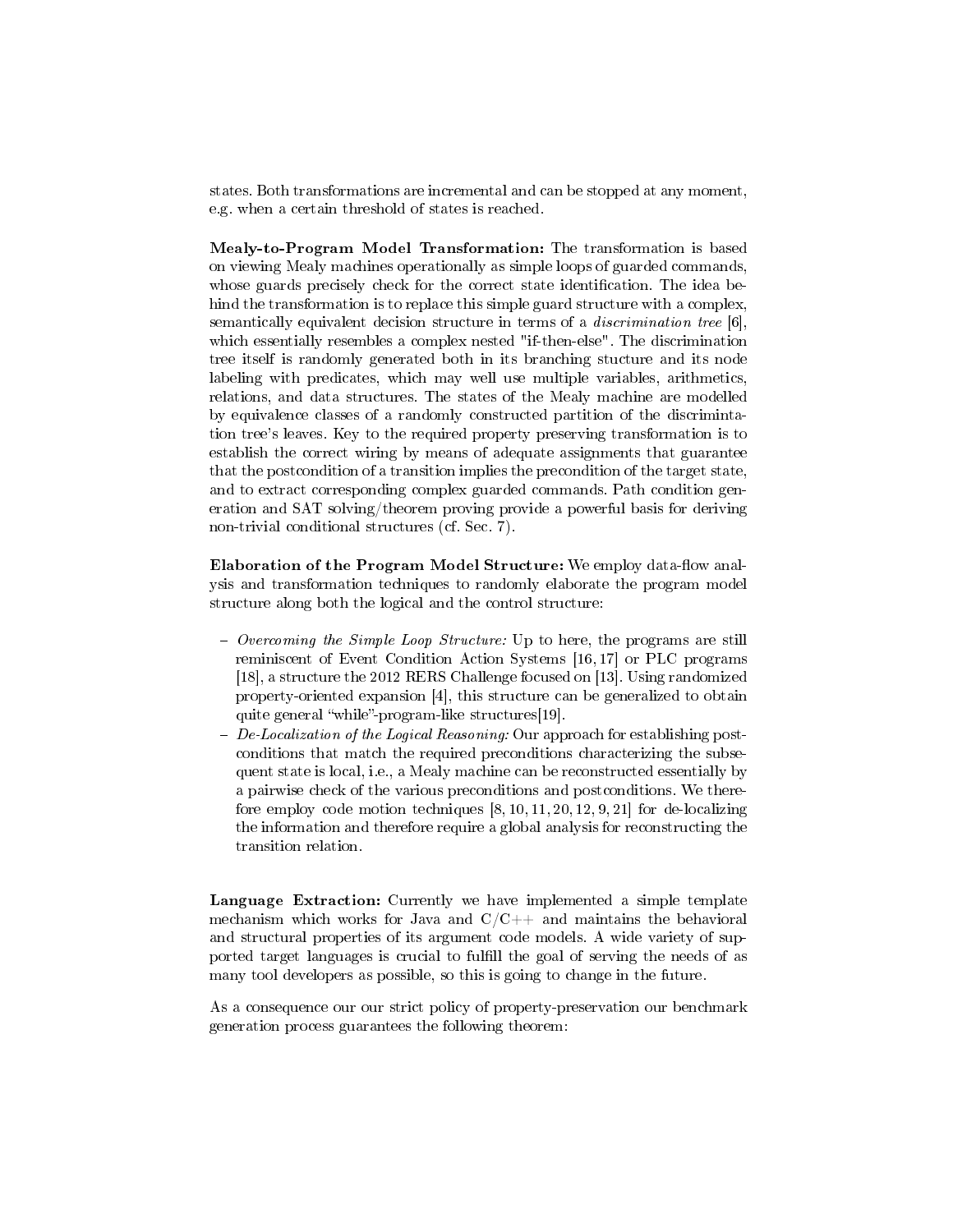#### Theorem 1 (Correctness).

The language-specific code generated by our benchmark generation process is guaranteed to satisfy the property profile established in Sec. 5.

This feature allows for cross-community challenges. The idea of a language specific export is quite general and was indeed used by the winner of the RERS Challenge 2012 Jaco van de Pol to generate Promela input required for his tool landscape. We aim at lowering the entry hurdle for participants by providing them with various formats. It should be noted, however, that providing Promela code is not quite the same as providing code of the other mentioned programming languages as it requires non-trivial design decisions on the adequate abstraction. Thus one may consider to provide a Promela generator instead, which is parameterized in the abstraction.

## 3 Property Generation

The goal of fully automatically generating a large set of interesting benchmarks inevitably calls for the random generation not only of system models, but also of their underlying properties. While this could be achieved by randomly generating LTL syntax trees, the resulting formulae would most likely be very different from what real-life property specifications look like.

Instead of randomly generating whole formulae, we therefore randomly instantiate specification *patterns*, like for example those described in the seminal work of Matthew Dwyer et al. [14]. Additionally to producing more realistic properties, this approach also yields the benefit that an intuitive textual description can be provided for each LTL formula. Such properties might include, but are not limited to, the following:

- $-$  Absence, e.g. G  $\rightarrow$  bad: "Action bad does never occur"
- $\overline{E}$  Existence, **F** good: "Eventually, action good will be performed"
- $-Response, G(a \Rightarrow F b)$ : "Whenever event a occurs, this will lead to action b being observed eventually

In a challenge scenario, each of these properties (plus dozens of others) would have to be checked separately on the given system.

In the generation phase, however, a small subset of all properties is selected to constrain the randomized on-the-fly construction of the initial Mealy machine model [22].<sup>6</sup> This step is prepared by synthesizing a Büchi automaton from the selected properties, as the next section will detail.

 $6$  We chose Mealy machines as our intermediate model structure because of their input/output distinction. Of course also labeled transition systems [23] or IO automata [24] could have been chosen as well.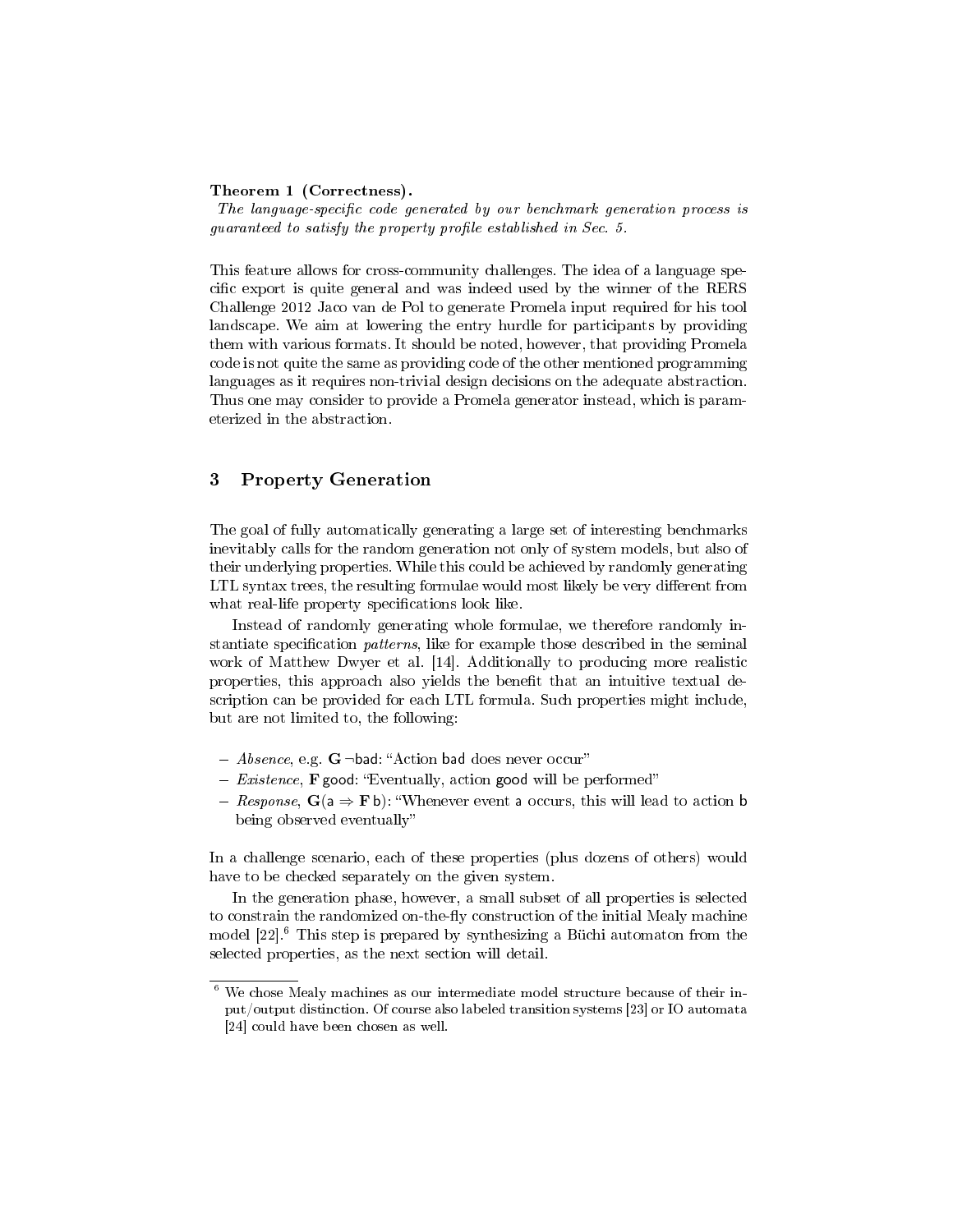### 4 Büchi synthesis

Formally, from the set  $\varPhi$  of all generated properties we select two subsets  $\varPhi^+, \varPhi^- \subseteq$  $\Phi$  of properties which should (resp. should not) hold by construction. A Büchi automaton  $A_{\psi}$  is created from the conjunct of the selected property sets

$$
\psi = \bigwedge_{\phi \in \varPhi^+} \phi \land \bigwedge_{\phi \in \varPhi^-} \neg \phi,
$$

Generating Büchi automata from LTL formulae is a very expensive task for larger formulae, thus the choice of the size of the sets  $\Phi^+$  and  $\Phi^-$  crucially depends on how much computing power should be invested in this step. Usually, we obtain fairly good results already with very small sets: the problems of the RERS challenge 2012 were generated using between four and six defining properties.

In the example of the previous section, the conjunct of all non-negated specification formulae is

$$
\psi = \mathbf{G} \neg \mathsf{bad} \wedge \mathbf{F} \mathsf{good} \wedge \mathbf{G}(\mathsf{a} \Rightarrow \mathbf{F} \mathsf{b}).
$$

Figure 2 shows the corresponding Büchi automaton, which already contains a significant number of transitions given the rather small and simple specification formula. This Büchi automaton was generated using the LTL2BA algorithm [1], but other algorithms such as LTL2Buchi [2] could have been used as well. Note



Fig. 2. Resulting Büchi automaton for set  $\psi$ 

that this automaton, as it is, is not a valid model fullling the given properties: first, assuming a granularity of one action/observation per step, some of the transitions such as !bad && good && b can never be realized, as *either* action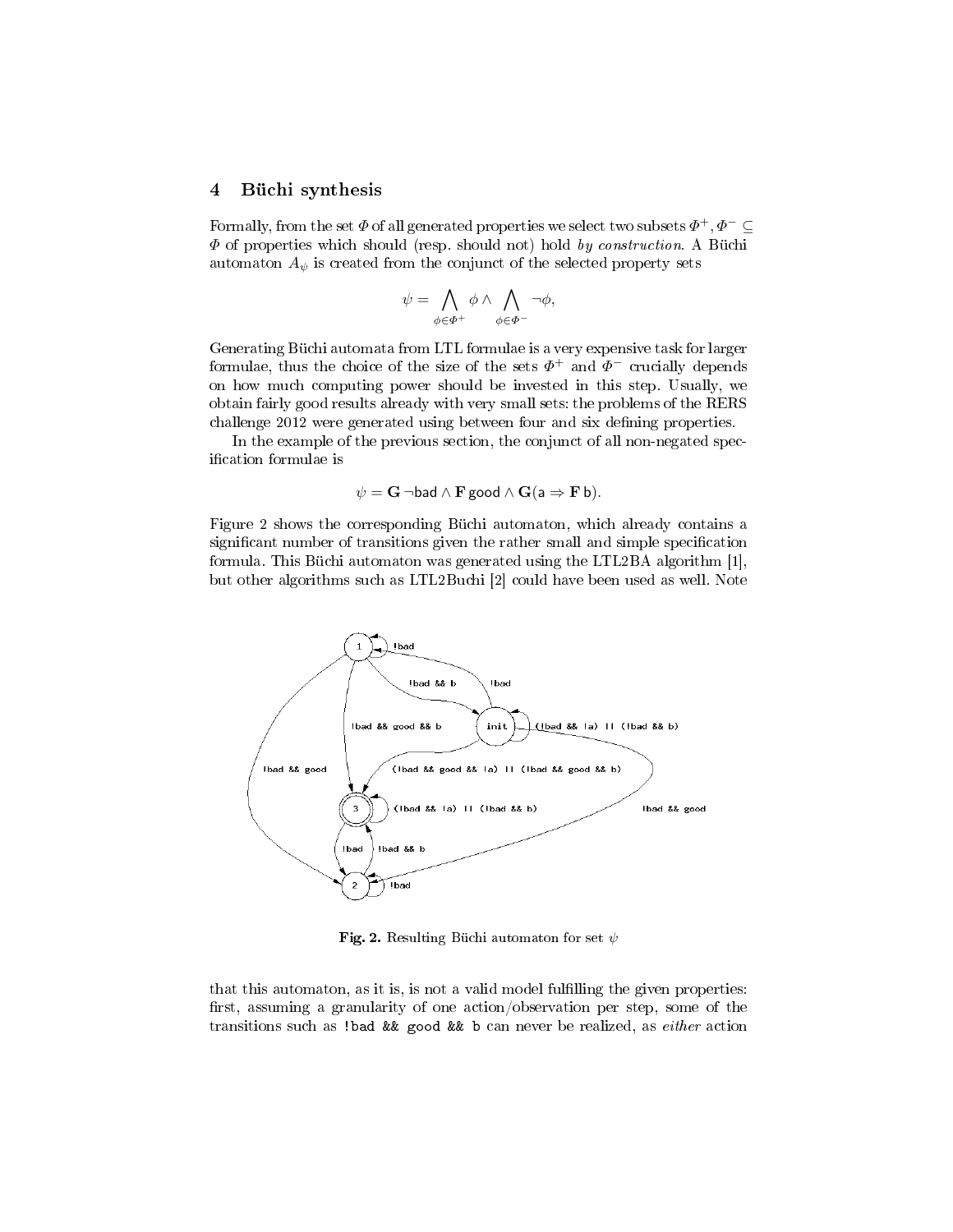good *or* action b occurs. Similarly, transitions like !bad && b can be shortened to just b. The second aspect regards the set of allowed input symbols (events). The transition label !bad represents an otherwise unrestricted set of alphabet symbols, although generally we assume that the set of observable events is constrained in one way or the other. Finally, there is no equivalent for accepting states in a Mealy machine: in each concrete instantiation of a system it has to be ensured that the reflexive transition labeled (!bad && !a) | (!bad && b) of state init cannot be taken infinitely often in a row.

In the next section, we will describe how to construct a Mealy machine whose infinite runs all satisfy the constraints imposed by this Büchi automaton.

### 5 From Büchi to Mealy: Completing the Property Profile

The construction of a concrete Mealy machine from a constraining Büchi automaton is based on the idea of constructing on-the-fly a product automaton. Starting with the initial state of the Büchi automaton and a freshly created initial state of the Mealy machine, successor states are either newly generated or taken from the set of existing Mealy machine states. This has to be done consistently with the Büchi automaton, i.e., a transition between two states in the Mealy machine needs to match a transition between the associated Büchi states. When creating states in the Mealy machine, several Büchi states might be eligible for being associated with the new state due to non-determinism. In this case, one can be chosen at random. This selection might eliminate accepting runs during the model construction, but does not affect correctness.

Special care has to be taken when transitions to existing states in the Mealy machine are created: this introduces loops. The Büchi acceptance criterion requires every loop in the model includes at least one accepting state. At first, this can be easily achieved by creating back edges only to accepting states. As the model construction proceeds, a set of *safe states* gradually emerges: these are states where all the outgoing infinite paths are accepting. These safe states can be used as targets for cross edges. If no back or cross edge to a safe state can be created even if some given hard limit on the number of states is reached, the transition is completely discarded and we may need to backtrack in order to ensure that there are no states with zero outdegree. Again, this does not affect correctness, as diminishing the set of (infinite) traces preserves  $\omega$ -language inclusion.

Obviously, each formula  $\phi \in \Phi^+$  is satisfied on the resulting Mealy machine by construction, whereas each formula in  $\Phi^-$  is unsatisfied. However, at this point it is unknown whether the remaining properties in  $\Phi \setminus (\Phi^+ \cup \Phi^-)$  hold as well, and this cannot be deduced from the construction itself.

The property profile therefore has to be completed by model checking the remaining properties on the model. This is a comparatively quite easy task: whereas generating a Büchi automaton for the conjunct of all formulae in  $\Phi$  is beyond tractability, an automaton  $A_{\neg \phi}$  for each single  $\phi \in \Phi$  can be synthesized quite efficiently. Using  $A_{\neg\phi}$  to model check the generated Mealy machine is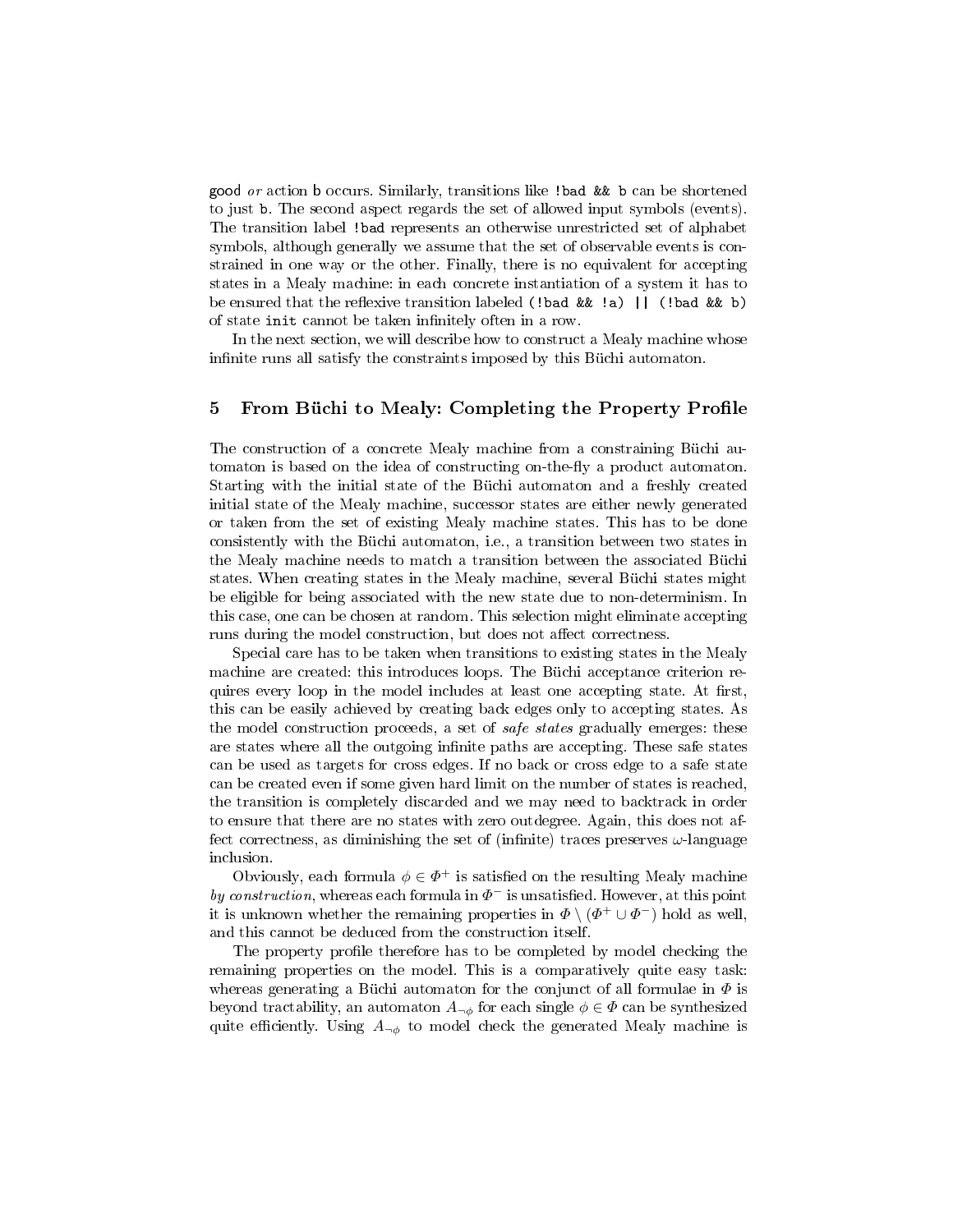straightforward and can be achieved by standard techniques [3]. We currently use our own implementation, which performs a language emptiness test on the product automaton by analyzing reachability of strongly connected components with accepting states, but of course one could also resort to an external LTL model checker.

## 6 Mealy Machine Expansion

Once the Mealy machine is constructed from the  $LTL/B$  dichi specification, we increase its size (i.e. number of states) artificially while preserving the properties. This is done by iteratively applying the following steps:

- addition of unreachable nodes and model structures,
- splitting nodes with POE according to some randomly set property,
- pruning outgoing transitions.

Adding unreachable stuctures. The first operation simply adds nodes or even arbitrary new Mealy machines over the same alphabet into the original model. To increase the analysis complexity, the states of those newly added model fragments may have transitions into the original Mealy machine. As no transition leads from the original model into the newly added parts, the new nodes remain unreachable and therefore do not alter the original models' behavior.



Fig. 3. Property-Oriented Expansion (POE) with random boolean property  $(0/1)$ 

Splitting under Property-Oriented Expansion. The second operation introduces new reachable states by splitting existing ones. This is done by defining arbitrary new properties and assigning them randomly to every transition. Figure 3 illustrates it using a simple coin toss, i.e., a single boolean property that randomly assumes the values 0 or 1 to each transition. Whenever a node is reached via incoming transitions that have different values for this property, it is duplicated.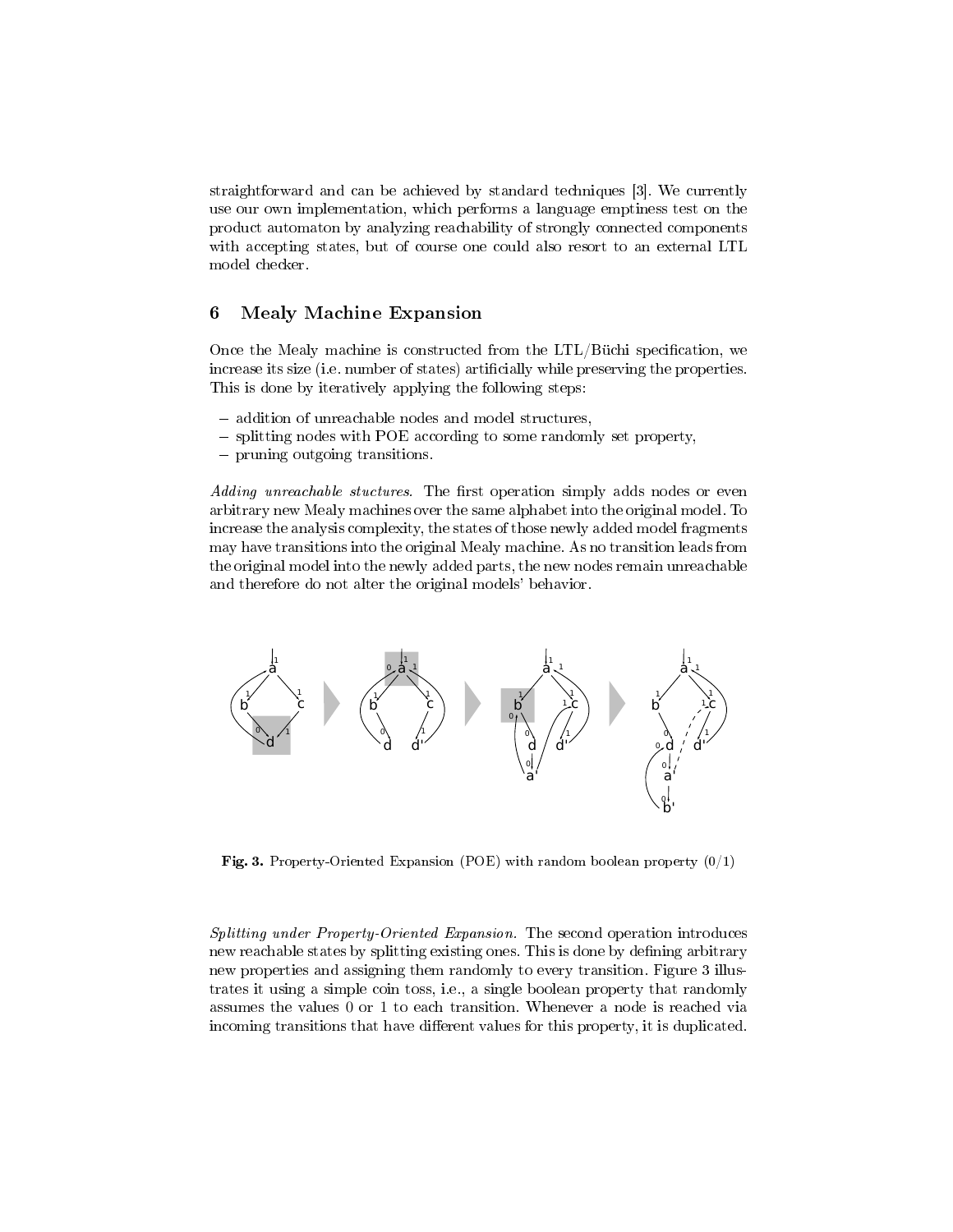Figure 3 shows the effects in detail: the highlighted state  $d$  is reached from  $b$  with property value 0 and from  $c$  with property value 1, causing it to be split into states  $d$  and  $d'$ , connected to the same successor states of the original  $d$  (here  $a$ ) via transitions that inherit the resp. property value. Now  $a$  becomes reachable with property values 0 and 1 respectively, so it must be split too. This introduces a new transition from  $a'$  to  $b$  with a different property value, so finally also  $b$ is split. Already from this small example it becomes apparent that randomized property-oriented expansion is a flexible way to significantly increase a model while preserving the set of its traces.

*Pruning.* These two steps affect only the structure of the model, but not its behavior: the set of traces remains unchanged, and hence a minimization operation would result in the original Mealy machine. This trivially guarantees property preservation, but on the other hand does not truly increase the state space.

A way to overcome this is to prune arbitrary transitions in the intermediate model. Looking at the same example, pruning the dashed transition from  $a'$  to  $c$  would truly distinguish  $a'$  from  $a$ , as only in one case there is a transition to  $c$ . This transformation is legal (i.e., property preserving) as it only reduces the set of all infinite traces in the model, hence it is impossible to introduce unsatisfying paths by pruning outgoing transitions.

# 7 Mealy-to-Program Model Transformation

This transformation is based on viewing Mealy machines operationally as simple loops of guarded commands, whose guards precisely check for the correct state identification. Its aim is to replace this simple guard structure with a complex, semantically equivalent decision structure in terms of a *discrimination tree* [6], which essentially resembles a complex nested "if-then-else". This is achieved in two steps.



Fig. 4. Discrimination Tree over Mealy machine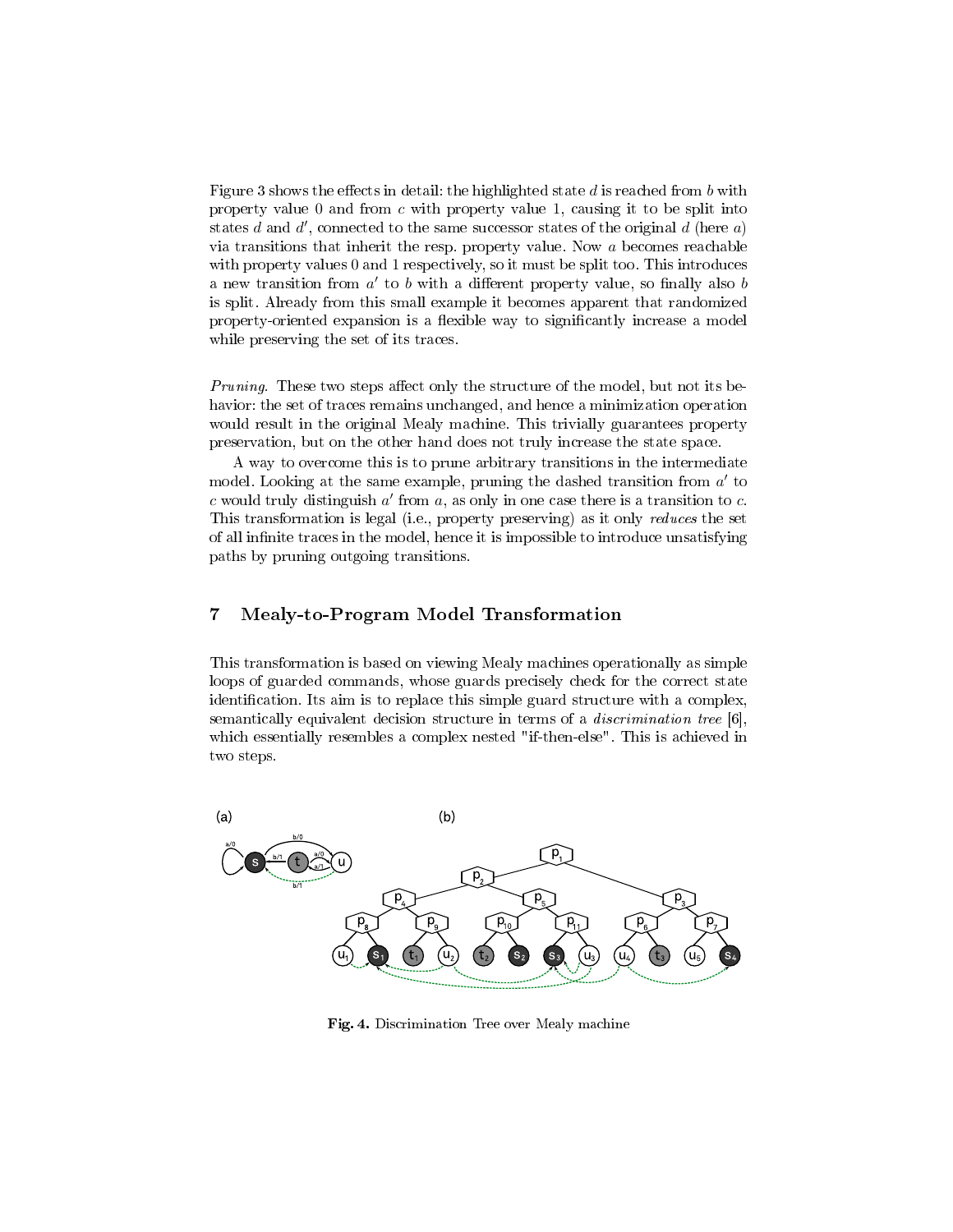In the first step, a discrimination tree is randomly generated both in its branching stucture and its node labeling with predicates. The idea is to represent the states of the Mealy machine by equivalence classes of a randomly constructed partition of the discrimintation tree's leaves. This step is illustrated in Fig. 4 which shows a three state Mealy machine in part (a) and a corresponding discrimination tree in part (b). In this tree,  $p_1 \nldots p_n$  represent arbitrary predicates, and, e.g., the state s is represented by by the leaves labeled  $s_1$  to  $s_4$ .



Fig. 5. Code model construction

The point of the second step is to maintain property preservation during the transformation step, which essentially requires to establish the correct' wiring' by means of adequate assignments that guarantee that the postcondition of a transition implies the precondition of the target state, and to extract corresponding complex guarded commands. This steps also leaves a lot of room for randomization:

- As there are multiple ways of using the members of the equivalences classes associated to the states, we can first randomly select adequate representations for each transition of the Mealy machine. The dotted lines at the bottom of Fig. 4(b) show the representation of just one such transition: the  $b/1$  transition from u to s.
- Fig. 5 sketches an excert of a program model which may have been derived from the discrimintation tree (including the dotted lines) shown in Fig. 4(b). The big box summarizes the condition required at leave  $u_2$  to properly implement the  $b/1$  transition from u to s: in response to b, the output 1 needs to be generated and either  $s_1$  or  $s_3$  needs to be reached. In our setting this means that the required reachability constraint must be realized by inserting a statement  $S$  that make the correctness assertion/Hoare triple

$$
{p_1 \wedge p_2 \wedge \neg p_4 \wedge \neg p_9} \mathbf{S} { (p_1 \wedge p_2 \wedge p_4 \wedge \neg p_8) \vee (p_1 \wedge \neg p_2 \wedge \neg p_5 \wedge p_{11}) }
$$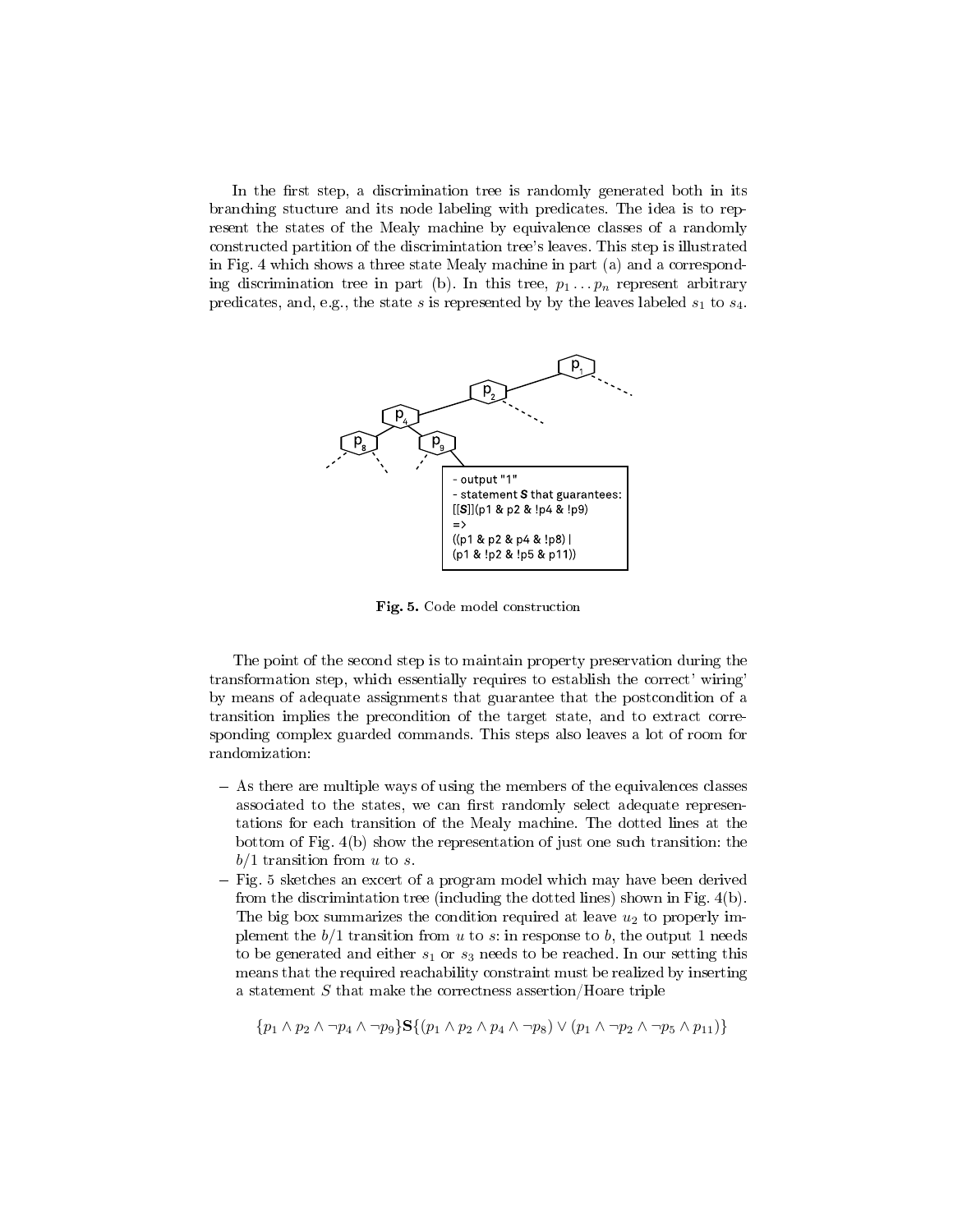valid  $[25, 26]$ , or equivalently, that satifies the following implication:

 $\llbracket S \rrbracket (p_1 \wedge p_2 \wedge \neg p_4 \wedge \neg p_9) \Rightarrow (p_1 \wedge p_2 \wedge p_4 \wedge \neg p_8) \vee (p_1 \wedge \neg p_2 \wedge \neg p_5 \wedge p_{11})$ 

The selection of S also leaves plenty of room for random choices.

A deeper discussion of this step, which involves SAT solving/theorem proving [7, 6] is beyond the scope of this paper. Of course, the deeper the analysis the more sophisticated conditional structures can be built. For the RERS Challenge  $2012$  we first considered a quite simple setting which only uses integers and no arithmetik. As this turned out to be too easy to be truly discriminating, we added arithmetic in the second round. This, from the generation point of view minor change, had a dramatical effect. E.g., it excluded exhaustive symbolic execution, which was still successful in round one. This shows the power of being able to fine-tune the benchmarks' profiles.

### 8 Elaboration of the Program Model Structure

Program models constructed from Mealy machines and discrimination trees are still quite cycle-oriented and may allow for a reconstruction of the dening Mealy machine, as introduced conditions are locally checkable leaving the transition "wiring" transparent. This can be overcome by applying known global program analysis and transformation techniques:

- $-$  Applying randomized POE [4, 27] together with some pruning heuristics allows one to almost arbitrarily "obfuscate" the original cycle orientation, and it provides room for
- $-$  a subsequent application of (global) code motion techniques, ranging from merely syntactical analyses reminiscent of partial redundancy elimination [8,  $28, 11, 20, 12, 29-31$  to more semantic transformations in terms of semantic code motion [10, 9, 32, 33, 21], which shifts the orginal local reasoning problem to the global level.

## 9 Language-Specific Export

The last step in the benchmark generation process is the process of generating language-specific code. The basis for that is the fully developed abstract code representation that resulted from the previous step. Some of the supported languages are

 Java  $-C/C++/C#$ Promela [34]

Ideally the abstract code representation does not contain any real code snippets yet, as this would immediately restrict the generation process to a specific set of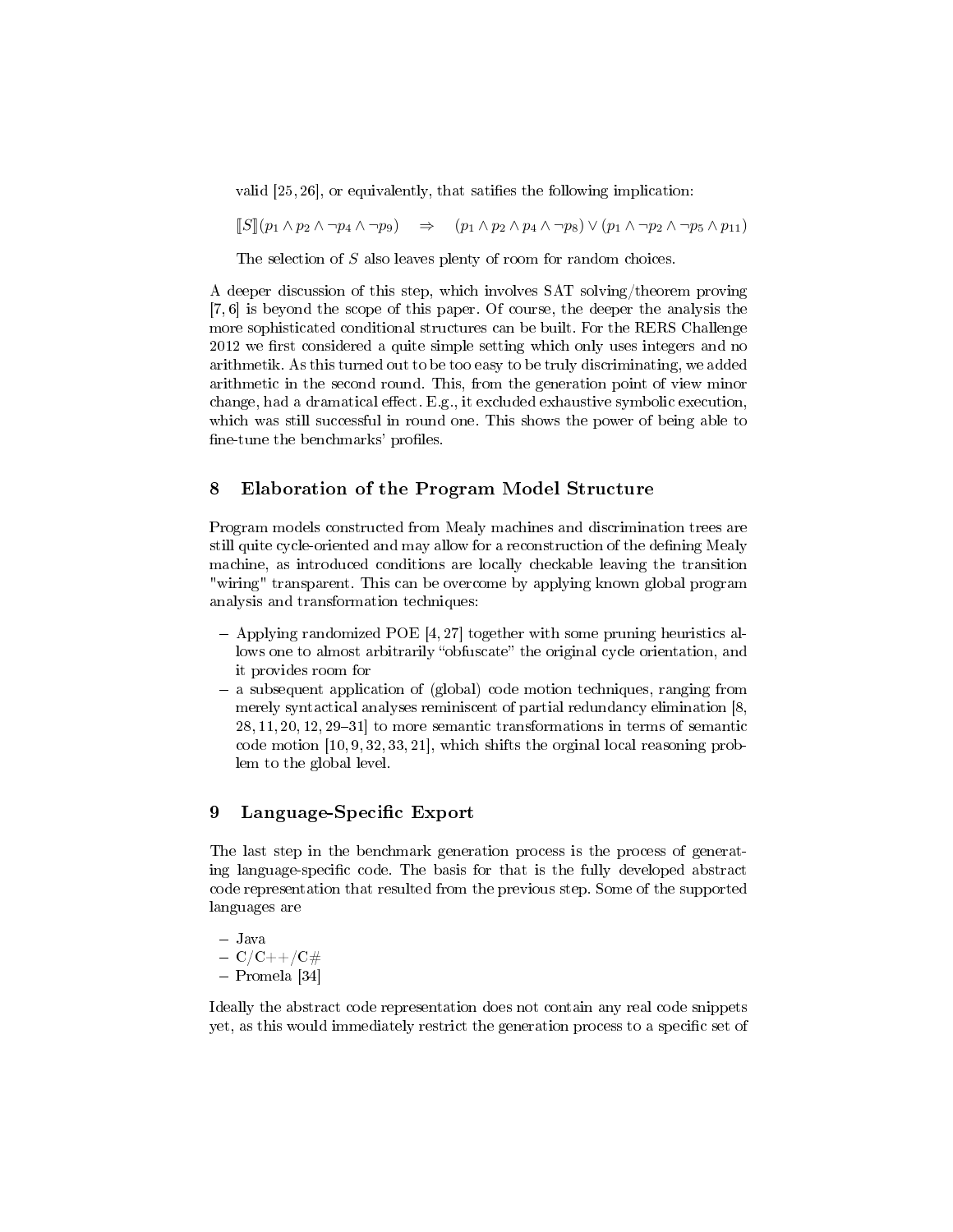programming languages. Even the semantics of simple operations like boolean operators may differ slightly from one language to another. However, as long as the operation semantics are well dened on an abstract level, it is possible to map these operations to concrete language constructs. Adding support for another programming language simply amounts to defining in a template file instantiating patterns for the abstract operations in the target language.

```
if(((((((178 < a12) && (395 >= a12)) && ((95 < a23) && (264 >= a23)) )
               && a26) && (a1==2)) && (a19==11)) && a13)){
               throw new IllegalStateException( "error_48" );
}
```
Fig. 6. Java code fragment from problem 13 of RERS 2012

The benefits of template-based code generation were used in the course of the 2012 RERS challenge, where we were able to adapt the problems for the specific needs of some of the contestants' tools in order to attract a larger community. An example is the support of C code along with the specifics of the language. For example, considering the Java code in Figure 6, it makes use of boolean variables and exceptions, both of which are not part of the C language. However, by the C template those constructs are automatically translated to 0/1 integer variables and assert statements with corresponding labels, respectively. The resulting code fragment is shown in Figure 7.

if((((((((178 < a12) && (395 >= a12)) && ((95 < a23) && (264 >= a23)) ) && (a26==1)) && (a1==2)) && (a19==11)) && (a13==1))){ error\_48: assert(0); }

Fig. 7. C code using integers and assert

## 10 Conclusion and Perspectives

We have presented a systematic approach to automatically generating platformindependent benchmarks of tailored complexity. Key to this approach is a tool chain that essentially transforms a set of automatically generated LTL properties in property-preserving steps into source code for various formats, platforms, and competition scenarios. We have illustrated the whole tool chain, which allows us to address different communites via a growing set of programming languages,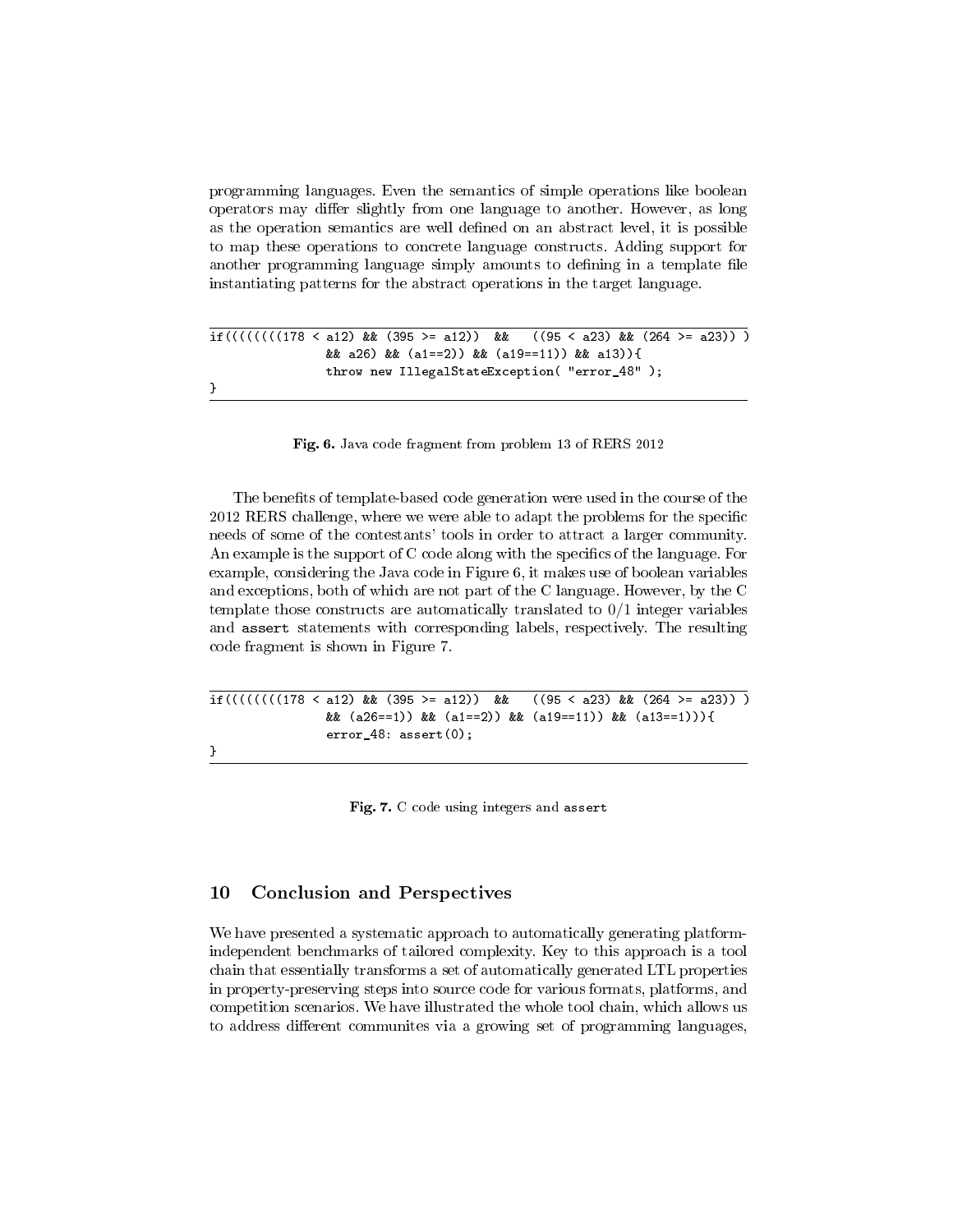tailored sets of programming constructs, different notions of observation, and the full variety of LTL properties, along a accompanying examples.

Central throughout the whole process is the fact that maintaining language inclusion wrt. the  $\omega$ -language of the Büchi automaton synthesized from the LTL formulae is sufficient to guarantee property preservation. This simple preservation principle has been strictly followed during the whole generation process depicted in Fig. 1, which, in fact, generated very challenging problems for the RERS Challenge 2012, and which will be used with slight extensions for the RERS Challenge 2013. In the future, we plan to release our benchmark generation framework to the public. This will allow research groups across the world to generate benchmarks tailored to their specific needs and profile, and provides a constant source of problems for further development and improvement of their respective tools.

As the preservation principle is not bound to the current "while program"-like structure, it can also be followed when introducing almost arbitrary language and data structure extensions. Those might include, but are not limited to, the procedural abstraction-based construction of methods, pattern-based generation of object structures, or the introduction of further (structured) data types like arrays, lists, structs, as well as object-oriented principles like polymorphism and virtual methods. Of course, each of these extensions needs its own reasoning for keeping up to the principle, and therefore introduce their own line of research.

We are currently developing a service-oriented framework for graphically modeling tailored benchmark problems on the basis of a library for property preserving transformations, on top of our service-oriented process modeling framework jABC [35]. Based on this development we envisage to be able to provide a first open version of our benchmark generator early next year. Its flexibility should allow us to address different communities via a growing set of programming languages, tailored sets of programming constructs, different notions of observation, and the full variety of LTL properties, ranging from mere reachability, over general safety properties to arbitrary liveness properties.

### References

- 1. Gastin, P., Oddoux, D.: Fast LTL to Büchi Automata Translation. In Berry, G., Comon, H., Finkel, A., eds.: Proceedings of the 13th International Conference on Computer Aided Verification (CAV'01). Volume 2102 of Lecture Notes in Computer Science., Paris, France, Springer (July 2001) 53-65
- 2. Giannakopoulou, D., Lerda, F.: From States to Transitions: Improving Translation of LTL Formulae to Büchi Automata. In: Proceedings of the 22nd IFIP WG 6.1 International Conference Houston on Formal Techniques for Networked and Distributed Systems. FORTE '02, London, UK, UK, Springer-Verlag (2002) 308 326
- 3. Clarke, E., Grumberg, O., Peled, D.: Model Checking. MIT Press (2001)
- 4. Steffen, B.: Unifying models. In Reischuk, R., Morvan, M., eds.: STACS 97. Volume 1200 of Lecture Notes in Computer Science. Springer Berlin / Heidelberg (1997)  $1 - 20$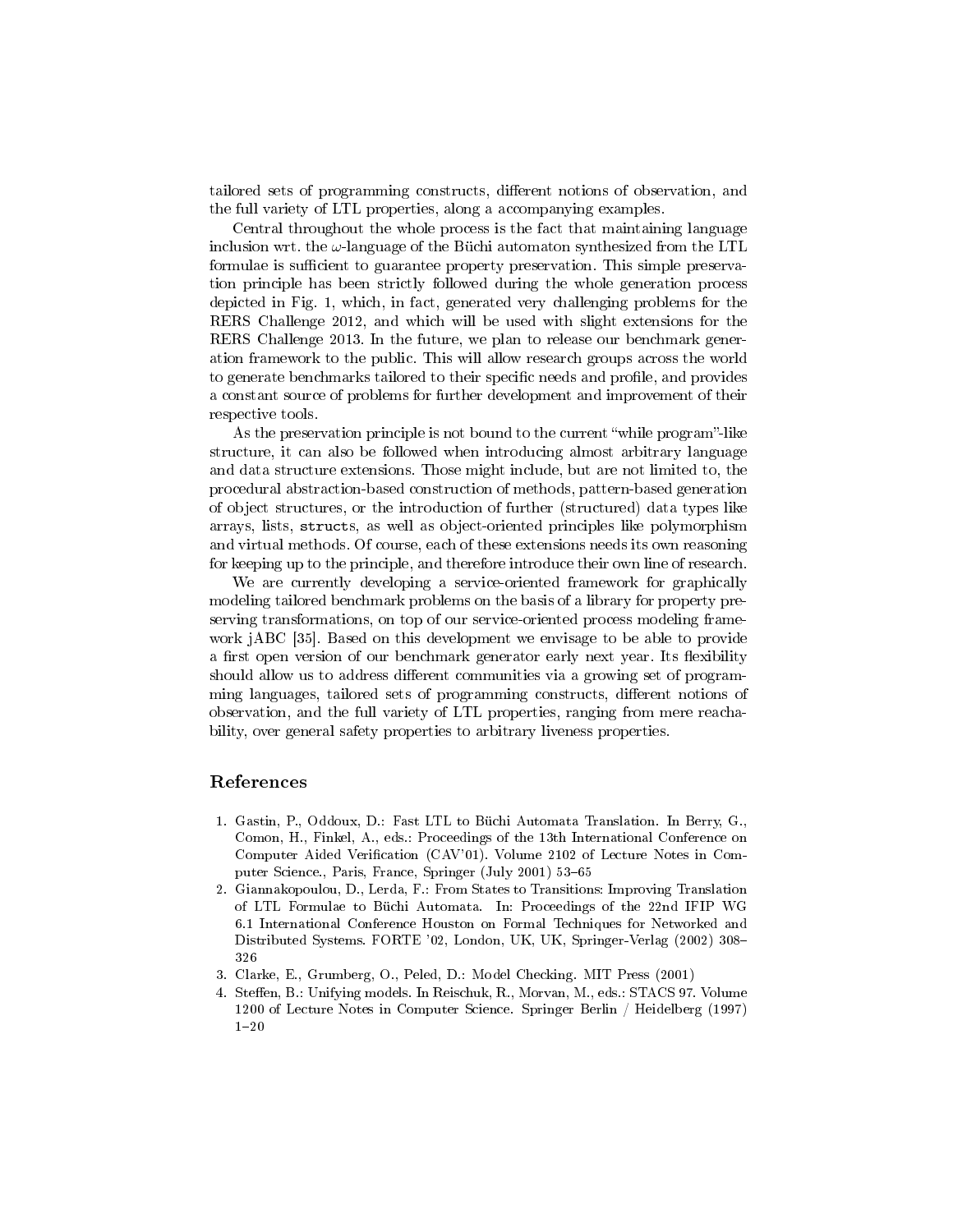- 5. Snelting, G., Robschnik, T., Krinke, J.: Efficient path conditions in dependence graphs for software safety analysis. ACM Transactions on Software Engineering and Methodology (TOSEM)  $15(4)$  (2006)  $410 - 457$
- 6. Robinson, A., Voronkov, A., eds.: Handbook of Automated Reasoning Volume I & II. Elsevier (2001)
- 7. Biere, A., Heule, M.J.H., van Maaren, H., Walsh, T., eds.: Handbook of Satisability. Volume 185 of Frontiers in Artificial Intelligence and Applications. IOS Press (February 2009)
- 8. Morel, E., Renvoise, C.: Global optimization by suppression of partial redundancies. Comm. ACM  $22(2)$  (1979) 96-103
- 9. Steffen, B., Knoop, J.: Finite Constants: Characterizations of a New Decidable Set of Constants. In Kreczmar, A., Mirkowska, G., eds.: Mathematical Foundations of Computer Science (MFCS'89). Volume 379 of LNCS., Springer (1989) 481-491
- 10. Rosen, B.K., Wegman, M.N., Zadeck, F.K.: Global Value Numbers and Redundant Computations. In: Conference Record of the Fifteenth Annual ACM Symposium on Principles of Programming Languages, ACM Press (1988)
- 11. Knoop, J., Rüthing, O., Steen, B.: Lazy code motion. In: Proc. of the ACM SIGPLAN'92 Conference on Programming Language Design and Implementation (PLDI), ACM (1992) 224-234
- 12. Briggs, P., Cooper, K.D.: Effective partial redundancy elimination. In: Proc. ACM SIGPLAN Conf. Prog. Lang. Design and Impl. (PLDI'94).  $(1994) 159 - 170$
- 13. Howar, F., Isberner, M., Merten, M., Steffen, B., Beyer, D.: The RERS Grey-Box Challenge 2012: Analysis of Event-Condition-Action Systems. In Margaria, T., Steffen, B., eds.: Leveraging Applications of Formal Methods, Verification and Validation. Technologies for Mastering Change. Volume 7609 of Lecture Notes in Computer Science. Springer Berlin Heidelberg (2012) 608-614
- 14. Dwyer, M.B., Avrunin, G.S., Corbett, J.C.: Patterns in property specifications for finite-state verification. In: Proc. of the 1999 Int. Conf. on Software Engineering IEEE (1999) 411 - 420
- 15. Steffen, B.: Property-oriented expansion. In: Static Analysis. (1996) 22-41
- 16. Hayes-Roth, F.: Rule-Based Systems. Commun. ACM 28(9) (1985) 921-932
- 17. McCarthy, D.R., Dayal, U.: The Architecture Of An Active Data Base Management System. In: Proceedings of the 1989 ACM SIGMOD International Conference on Management of Data, ACM Press (1989) 215-224
- 18. Almeida, E.E., Luntz, J.E., Tilbury, D.M.: Event-Condition-Action Systems for Reconfigurable Logic Control. IEEE T. Automation Science and Engineering  $4(2)$  $(2007)$  167-181
- 19. Apt, K.R., Olderog, E.R.: Verication of Sequential and Concurrent Programs. Texts and Monographs in Computer Science. Springer (1991)
- 20. Knoop, J., Rüthing, O., Steffen, B.: Partial Dead Code Elimination. In: Proceedings of the ACM SIGPLAN'94 Conference on Programming Language Design and Implementation (PLDI), ACM  $(1994)$  147-158
- 21. Knoop, J., Rüthing, O., Steffen, B.: Expansion-Based Removal of Semantic Partial Redundancies. In: Compiler Construction, 8th International Conference, CC'99, Held as Part of the European Joint Conferences on the Theory and Practice of Software, ETAPS'99, Amsterdam, The Netherlands, 22-28 March, 1999, Proceedings. Volume  $1575$  of LNCS., Springer  $(1999)$  91-106
- 22. Mealy, G.H.: A Method for Synthesizing Sequential Circuits. Bell System Technical Journal  $34(5)$  (1955) 1045-1079
- 23. Milner, R.: Communication and concurrency. PHI Series in computer science. Prentice-Hall, Inc., Upper Saddle River, NJ, USA (1989)